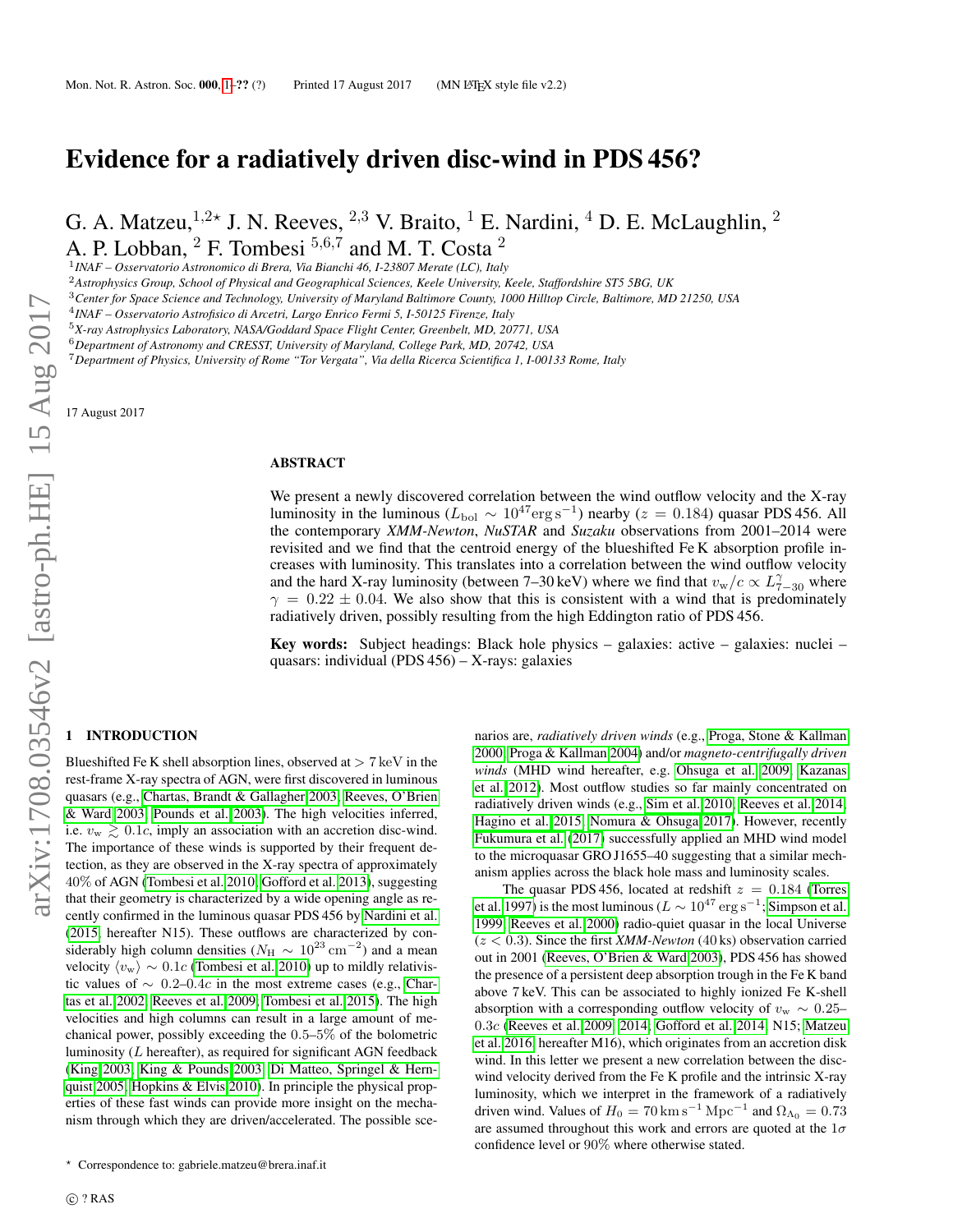| Obs.              | Satellite         | Start Date (UT)   | Exposure<br>(ks) | Ref.  |
|-------------------|-------------------|-------------------|------------------|-------|
| 2001              | XMM-Newton        | 2001-02-26 09:44  | 44.0             | (1)   |
| 2007              | XMM-Newton        | 2007-09-12 01:07  | 179.0            | (2)   |
| 2007              | Suzaku            | 2007-02-24, 17:58 | 190.6            | (3)   |
| 2011              | Suzaku            | 2011-03-16, 15:00 | 125.6            | (4)   |
| 2013a             | Suzaku            | 2013-02-21, 21:22 | 182.3            |       |
| 2013 <sub>b</sub> | Suzaku            | 2013-03-03, 19:43 | 164.8            | (5,6) |
| 2013c             | Suzaku            | 2013-03-08, 12:00 | 108.3            |       |
| A                 | XMM-Newton        | 2013-08-27, 04:41 | 95.7             |       |
|                   | <b>NuSTAR</b>     | 2013-08-27, 03:41 | 43.8             |       |
| R                 | XMM-Newton        | 2013-09-06, 03:24 | 95.7             |       |
|                   | <b>NuSTAR</b>     | 2013-09-06, 02:56 | 43.0             |       |
| C                 | <b>XMM-Newton</b> | 2013-09-15, 18:47 | 102.0            |       |
|                   | NuSTAR            | 2013-09-15, 17:56 | 44.0             | (7)   |
| D                 | XMM-Newton        | 2013-09-20, 02:47 | 93.0             |       |
|                   | <i>NuSTAR</i>     | 2013-09-20, 03:06 | 58.6             |       |
| E                 | <b>XMM-Newton</b> | 2014-02-26, 08:03 | 100.3            |       |
|                   | <b>NuSTAR</b>     | 2014-02-26, 08:16 | 109.5            |       |
|                   |                   |                   |                  |       |

<span id="page-1-0"></span>Table 1. Summary of the *Suzaku*, *XMM-Newton* and *NuSTAR* observations of PDS 456 performed from 2001–2014. The net exposure for *NuSTAR* are for a single FPMA/B detector while *XMM-Newton* and *Suzaku* net exposures are based on the EPIC-pn and individual XIS CCD detectors respectively. References: (1) [Reeves, O'Brien & Ward](#page-4-1) [\(2003\)](#page-4-1), (2) [Behar et al.](#page-4-27) [\(2010\)](#page-4-27), (3) [Reeves et al.](#page-4-7) [\(2009\)](#page-4-7), (4) [Reeves et al.](#page-4-18) [\(2014\)](#page-4-18), (5) [Gofford et al.](#page-4-25) [\(2014\)](#page-4-25), (6) M16, (7) N15.

## 2 WIND ANALYSIS

We utilize all the available *XMM-Newton*, *Suzaku* and *NuSTAR* datasets, concentrating on the X-ray band above 2 keV fitted with a simple power-law continuum modified by Galactic absorption  $(N_{\rm H} = 2.0 \times 10^{21} \text{ cm}^{-2})$  and a single layer of neutral partial covering absorption to account for any spectral curvature with velocity set to be equal to the fast wind's outflow velocity (see M16). A broad Fe K emission line at 7 keV was also included, where the width was fixed to that measured by the absorption line when the latter is modelled with a simple Gaussian. The X-ray spectra were adopted from previous work (see Table [1](#page-1-0) for details). In Fig. [1,](#page-1-1) the residuals of the Fe K absorption profiles as a ratio to a power-law continuum are plotted for four of the twelve observations with different X-ray luminosities (in decreasing order). It is evident that the centroid energy increases across the different epochs with increasing luminosity.

As an initial test we investigate how the energy of the Fe K profile responds to the ionizing luminosity, measured in either the 7–30 keV band ( $L_{7-30}$  hereafter) or the 2–10 keV band ( $L_{2-10}$ ) between all the sequences. The 7–30 keV band was chosen as it is above the Fe K absorption edge threshold and is where the primary continuum emerges. This luminosity is absorption corrected and is either inferred directly from the *NuSTAR* data or from extrapolating the best fit model above 10 keV, for those sequences where no *NuSTAR* observation is available<sup>[1](#page-1-2)</sup>. Monte Carlo simulations were performed in order to estimate the uncertainties on the absorptioncorrected intrinsic luminosity. For each observation, 1000 simulations were performed with the XSPEC command fakeit, assuming the best-fit models obtained from the spectral analysis of the actual data. Each simulated spectrum was fitted again to take into account the uncertainties on the null hypothesis, allowing the main



<span id="page-1-1"></span>Figure 1. Residuals to the power-law continuum fitted between 2–10 keV band from four selected observations of PDS 456 decreasing in X-ray luminosity. This shows how the centroid energy of the Fe K absorption profile generally decreases in energy with decreasing luminosity from top to bottom. The vertical dotted lines and the gray shadowed areas indicate the position of the centroid and the 90% uncertainty (see Table [2\)](#page-2-0).

spectral parameters vary. These are the photon index and normalization of the continuum, the covering fraction and column density of the partial covering absorber, as well as the column and outflow velocity of the ionized absorber. With the new model, a second simulation was run and fitted, from which we derived the distribution of the luminosities, which were well approximated by a Gaussian distribution. The subsequent  $1\sigma$  uncertainty was used as the input to the correlation analysis. We also extracted the simulated distributions of the main spectral parameters to check that they were representative of the uncertainties of the actual best fit models. Thus the derived errors on the luminosities fully account for the uncertainties on each of the free spectral parameters.

We first parametrize the blueshifted absorption lines with a Gaussian profile, whose main parameters are tabulated in Table [2.](#page-2-0) In Fig. [2](#page-2-1) we show the centroid energy versus  $L_{7-30}$  which becomes more blueshifted at higher luminosities suggesting a positive correlation with the intrinsic luminosity. Thus from the centroid energy we can infer the corresponding outflow velocity  $(v_w/c)$  of the material, assuming it is mainly associated with FeXXVI Ly $\alpha$  rather than Fe XXV He $\alpha$  (see Table [2\)](#page-2-0). The top panel of Fig. [3](#page-3-0) shows the outflow velocity derived from the Gaussian fit against  $L_{7-30}$  plotted in log–log space. Subsequently the data points were fitted with a standard regression line of the form  $\log(v_{\rm w}/c) = m \log(L_{7-30}) +$  $log(C)$ , performed through the bivariate correlated errors and intrinsic scatter algorithm (BCES, [Akritas & Bershady 1996\)](#page-4-28) which is one of the most common methods that takes into account errors in both x and y values. The regression line produced a gradient of  $m = 0.20 \pm 0.05$  where the shaded magenta area indicates the slope dispersion (at  $1\sigma$  confidence level). A comparable regression fit is found with the intrinsic 2–10 keV luminosity ( $L_{2-10}$ ), with  $m = 0.22 \pm 0.04$  (see Table [3\)](#page-2-2).

<span id="page-1-2"></span><sup>&</sup>lt;sup>1</sup> The extrapolation can be considered a good assumption, given that all the *NuSTAR* observations of PDS 456 indicate a continuum shape of a simple power-law  $(\Gamma = 2.2{\text -}2.6)$  without any strong hard excess.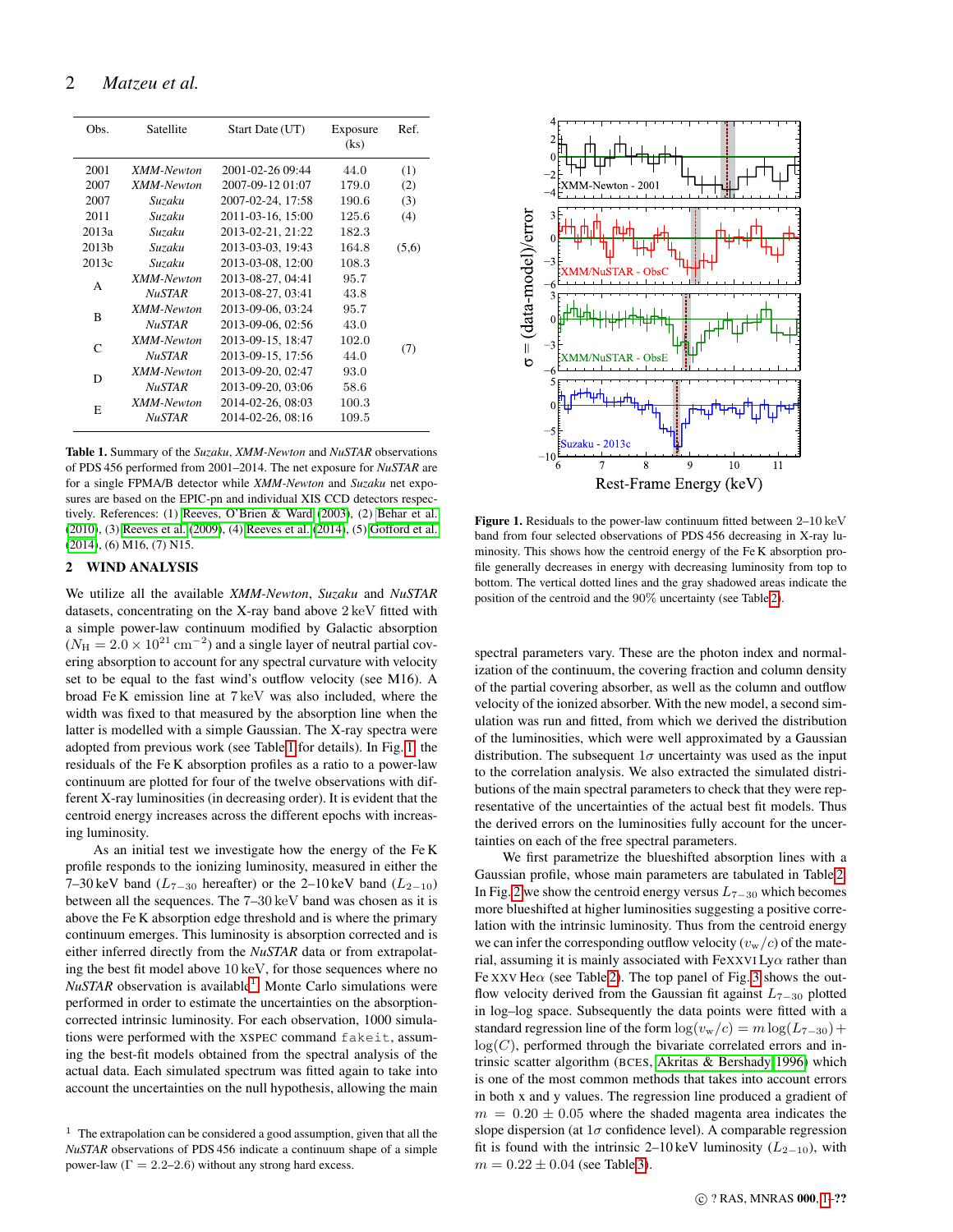|                     |                                         |                                                                                                                                                                                                                           | Gaussian                                                                                                                                                                                     |                                                                                  | <b>XSTAR</b>                                                                                                                                                                      |                                                                                             |                                                                                             |
|---------------------|-----------------------------------------|---------------------------------------------------------------------------------------------------------------------------------------------------------------------------------------------------------------------------|----------------------------------------------------------------------------------------------------------------------------------------------------------------------------------------------|----------------------------------------------------------------------------------|-----------------------------------------------------------------------------------------------------------------------------------------------------------------------------------|---------------------------------------------------------------------------------------------|---------------------------------------------------------------------------------------------|
| Satellite           | Obs.                                    | $E_{rest}$ (1)<br>(keV)                                                                                                                                                                                                   | $v_{\rm w}/c(2)$                                                                                                                                                                             | EW(3)<br>(eV)                                                                    | $v_{\rm w}/c(4)$                                                                                                                                                                  | $L_{2-10\,\text{keV}}(5)$<br>$(\times 10^{44} \,\rm erg \,s^{-1})$                          | $L_{7-30\,\mathrm{keV}}(6)$<br>$(\times 10^{44} \,\rm erg \,s^{-1})$                        |
| XMM-Newton & NuSTAR | A<br>B<br>$\overline{C}$<br>D<br>E      | $9.25_{-0.11}^{+0.18}$<br>9.06 <sup><math>\frac{10.19}{-0.20}</math><br/>9.12<sup><math>\pm</math>0.11</sup></sup><br>$\begin{array}{c} 9.12_{-0.09}^{+0.11} \\ 9.16_{-0.12}^{+0.12} \\ 8.91_{-0.11}^{+0.11} \end{array}$ | $\substack{0.286_{-0.010}^{+0.017} \\\ 0.268_{-0.020}^{+0.019} \\\ 0.275_{-0.009}^{+0.011} }$<br>$-0.009$<br>$0.277^{+0.012}_{-0.012}$<br>0.268 <sup>+0.019</sup><br>0.268 <sup>-0.020</sup> | $-88 \pm 47$<br>$-295 \pm 63$<br>$-359 \pm 55$<br>$-256 \pm 60$<br>$-405 \pm 60$ | $0.299_{-0.012}^{+0.012}$<br>$0.278^{+0.016}_{-0.020}$<br>0.286 <sup>+0.006</sup><br>-0.007<br>$0.292_{-0.007}^{+0.008}_{-0.007}$<br>0.269 <sup>+0.008</sup>                      | $7.94 \pm 0.26$<br>$3.57 \pm 0.31$<br>$4.51 \pm 0.26$<br>$5.10 \pm 0.31$<br>$3.68 \pm 0.35$ | $5.22 \pm 0.11$<br>$1.68 \pm 0.06$<br>$2.60 \pm 0.08$<br>$2.93 \pm 0.08$<br>$1.81 \pm 0.06$ |
| Suzaku              | 2007<br>2011<br>2013a<br>2013b<br>2013c | $\begin{array}{l} 9.26_{-0.13}^{+0.15}\\ 9.07_{-0.20}^{+0.18}\\ 8.85_{-0.29}^{+0.33} \end{array}$<br>$8.86^{+0.09}_{-0.09}$<br>$8.70^{+0.07}_{-0.08}$                                                                     | $\substack{0.287_{-0.013}^{+0.015} \\ 0.270_{-0.020}^{+0.018} \\ 0.248_{-0.039}^{+0.035}}$<br>$0.249^{+0.010}_{-0.010}$<br>$0.234_{-0.009}^{+0.008}$                                         | $-235 \pm 74$<br>$-460 \pm 151$<br>$>-214$<br>$-390 \pm 81$<br>$-568 \pm 82$     | $\substack{0.296_{-0.012}^{+0.012} \\ 0.266_{-0.011}^{+0.012}}$<br>$0.266_{-0.011}^{+0.011}$<br>0.248 <sup>+0.030</sup><br>$0.255_{-0.010}^{+0.010}$<br>$0.240^{+0.010}_{-0.010}$ | $4.35 \pm 0.34$<br>$4.14 \pm 0.53$<br>$3.53 \pm 0.35$<br>$2.90 \pm 0.36$<br>$2.77 \pm 0.38$ | $2.32 \pm 0.12$<br>$2.21 \pm 0.19$<br>$1.88 \pm 0.14$<br>$1.55 \pm 0.16$<br>$1.46 \pm 0.17$ |
| XMM-Newton          | 2001<br>2007                            | $9.84^{+0.19}_{-0.16}$<br>$9.51_{-0.14}^{+0.14}$                                                                                                                                                                          | $0.335_{-0.019}^{+0.018}$<br>$0.309_{-0.013}^{+0.013}$                                                                                                                                       | $-337 \pm 94$<br>$>-71$                                                          | $0.340^{+0.018}_{-0.015}$<br>$0.299^{+0.026}_{-0.034}$                                                                                                                            | $10.5 \pm 0.07$<br>$5.55 \pm 0.29$                                                          | $4.97 \pm 0.28$<br>$3.67 \pm 0.14$                                                          |

<span id="page-2-0"></span>Table 2. Summary of the observations and the corresponding properties of the Fe K absorption features. These are obtained by fitting with a Gaussian profile (columns 1–3) and then subsequently with XSTAR (columns 4–6). From the former we measured with the respective 90% errors on: (1) the rest-frame energy, (2) the inferred outflow velocity and (3) the equivalent width of each line. By modelling with XSTAR we measured the outflow velocity (4), while from the fits, the column density ranges from  $\log(N_H/\text{cm}^{-2}) = 23.16^{+0.28}_{-0.23} - 24.06^{+0.18}_{-0.21}$  and ionization ranges from  $\log(\xi/\text{erg cm s}^{-1}) = 5.1^{+0.11}_{-0.21} - 6.33^{+0.08}_{-0.19}$ . In columns (5) and (6) we report the intrinsic luminosities and their corresponding  $1\sigma$  errors in the 2–10 keV and 7–30 keV bands, respectively.



<span id="page-2-1"></span>Figure 2. Plot showing how the centroid energy of the Fe K features correlates with L7−<sup>30</sup> in PDS 456. The distribution of the data favours a positive linear correlation between the two quantities. *Suzaku* (green circles), *XMM-Newton* & *NuSTAR* (blue stars) and *XMM-Newton* (red squares).

The Fe K absorption features were then modelled with a more physically motivated self-consistent XSTAR grid, previously adopted in N15 and M16, generated using the UV to hard X-ray SED of PDS 456. The XSTAR model allows the column and/or the ionization to adjust between observations, as well as the net outflow velocity. The corresponding  $v_w/c$  values of all twelve observations derived from the XSTAR model are listed in Table [2](#page-2-0) and plotted against  $L_{7-30}$  on the bottom panel in Fig. [3.](#page-3-0) The linear regression fit gives a gradient of  $m = 0.22 \pm 0.04$  consistent with the Gaussian analysis. Similarly, the correlation with  $L_{2-10}$  also gives a consistent result of  $m = 0.24 \pm 0.03$ . From both the correlations shown in Fig. [3](#page-3-0) it is clear that the outflow velocity of the highly ionized

| $\boldsymbol{x}$                   | Y                   | m                             | $\Delta m$   | $\chi^2_{\mu}$ | $P_{\text{null}}$     |  |  |
|------------------------------------|---------------------|-------------------------------|--------------|----------------|-----------------------|--|--|
| $log(L_{2-10})$<br>$log(L_{7-30})$ | $\log(v_{\rm w}/c)$ | From Gaussian<br>0.22<br>0.20 | 0.04<br>0.05 | 0.84<br>1.08   | $6.70 \times 10^{-7}$ |  |  |
| From XSTAR                         |                     |                               |              |                |                       |  |  |
| $log(L_{2-10})$<br>$log(L_{7-30})$ | $\log(v_{\rm w}/c)$ | 0.24<br>0.22                  | 0.03<br>0.04 | 0.82<br>1.01   | $8.29 \times 10^{-8}$ |  |  |

<span id="page-2-2"></span>Table 3. Results of the linear regressions between the measured outflow velocities (measured from both Gaussian profile and XSTAR grids) and the intrinsic luminosities. m and  $\Delta m$  are the gradient and the respective  $1\sigma$ errors respectively, whereas  $\chi^2_{\nu}$  is the reduced  $\chi^2/\text{dof}$ .  $P_{\text{null}}$  is the null hypothesis probability that there is no linear correlation.

material is indeed responding to the intrinsic luminosity, where the most luminous epochs of PDS 456 are characterized by a faster outflow (e.g.,  $v_w/c = 0.296 \pm 0.012$  in the 2007 *Suzaku* observation and  $v_{\rm w}/c = 0.340_{-0.015}^{+0.018}$  in the 2001 *XMM-Newton* observation). On the other hand, the low-luminosity 2013 *Suzaku* observations (i.e. 2013b or 2013c, see Tables [1](#page-1-0) and [2\)](#page-2-0) present overall the slowest outflows with  $v_{\rm w}/c = 0.255 \pm 0.010$  and  $v_{\rm w}/c = 0.240 \pm 0.010$ , respectively. Thus an important question is: how the changes in luminosity have a direct impact on the outflow velocity in the discwind observed in PDS 456?

## 3 DISCUSSION

#### 3.1 A radiatively driven wind?

The positive correlation between the outflow velocity and the ionizing luminosity of PDS 456, may imply that the wind is radiatively driven. The high ionization derived from the wind seen at Fe K in PDS 456, with ionization parameters typically of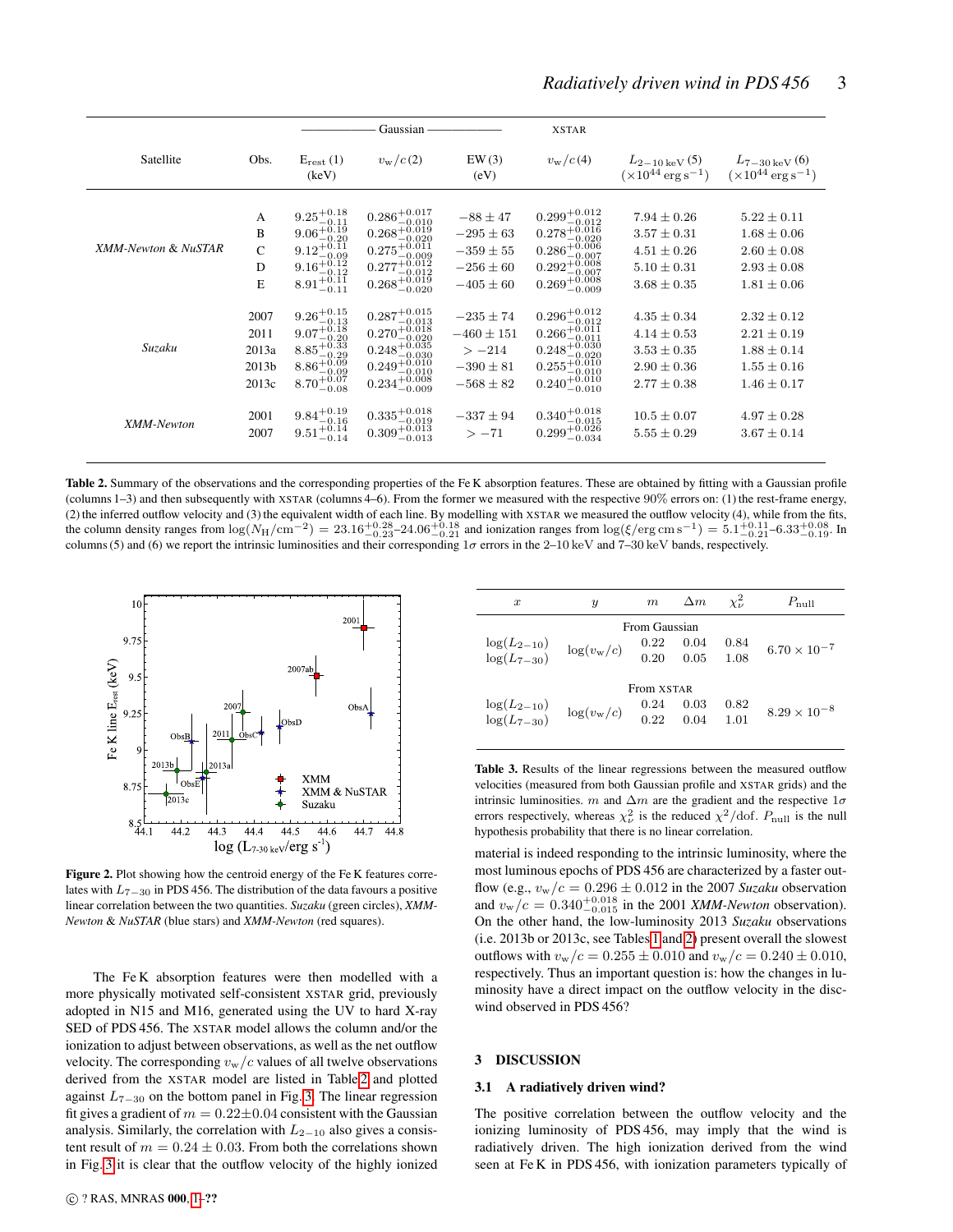

<span id="page-3-0"></span>Figure 3. Top: Log–log plot showing the correlation between the outflow velocity, derived from fitting the Fe K features with a Gaussian profile and the intrinsic 7–30 keV continuum luminosity ( $L_{7-30}$ ). The red line shows the linear regression fitted to the data with  $1\sigma$  uncertainty shaded. Bottom: the outflow velocity is now measured by fitting the Fe K profile with an XSTAR grid where the linear regression produced a gradient of  $0.22 \pm 0.04$ . These positive correlations suggest that when the source is more luminous the disc-wind is faster.

 $\log(\xi/\text{erg cm s}^{-1}) \sim 5\text{-}6$  (e.g., N15), might result in a small line opacity, due to only Fe XXV-XXVI. While at first sight this suggests that the dominant interaction mechanism within the photon field is through Thompson scattering (e.g., [King & Pounds 2003\)](#page-4-10), the opacity may be further boosted by the presence of lower ionization X-ray absorption within the wind. This lower ionization gas towards PDS 456 has been observed in the form of the clumpy X-ray partial covering absorber with size scales of  $\sim$  10s of  $R_{\rm g}$  from its variability (M16), as well as through the presence of broad absorption profiles revealed in the soft X-ray band [\(Reeves et al. 2016\)](#page-4-29). Furthermore blueshifted UV emission and absorption lines from the wind are also present in PDS 456 [\(O'Brien et al. 2005\)](#page-4-30), similar to those in BAL quasars. Such gas would boost the radiation force acting on the wind, via line driving (see [Hagino et al. 2016\)](#page-4-31), resulting in an increase in the force multiplier factor.

To quantify further, we start from the definition of the net force (i.e., radiative minus gravitational force) acting on an electron–ion pair within the wind:

<span id="page-3-1"></span>
$$
F_{\text{net}} = \mu m_{\text{p}} v(r_{\text{w}}) \frac{\text{d}v}{\text{d}r_{\text{w}}} = \frac{L \sigma}{4\pi r_{\text{w}}^2 c} - \frac{GM_{\text{BH}} \mu m_{\text{p}}}{r_{\text{w}}^2}, \quad (1)
$$

where  $\mu = n_{\rm H}/n_{\rm e} \sim 1.2$  is a constant factor accounting for cosmic elemental abundances,  $m<sub>p</sub>$  is the proton mass,  $r<sub>w</sub>$  is the radial distance from the central X-ray source and  $\sigma = \sigma_{PE} + \sigma_T$  is the total cross-section (photoelectric plus Thomson). Rearranging equation [\(1\)](#page-3-1), gives the equation of motion within the wind:

<span id="page-3-2"></span>
$$
v(r_{\rm w})\mathrm{d}v = \left(\frac{L\,\sigma}{4\pi r_{\rm w}^2 \mu m_{\rm p}c} - \frac{GM_{\rm BH}}{r_{\rm w}^2}\right)\mathrm{d}r_{\rm w}.\tag{2}
$$

Now we define  $r_w = R_{\text{in}}$  as the launch radius and  $v = v_i$  as the initial velocity of the disc-wind. At larger radii we assume that  $r_{\rm w} \gg R_{\rm in}$  and hence  $r_{\rm w} \to \infty$  and  $v \to v_{\rm w}$  (i.e., the terminal speed at large radii). Integrating equation [\(2\)](#page-3-2) between these limits and rearranging gives:-

<span id="page-3-4"></span>
$$
v_{\rm w}^2 - v_i^2 = \frac{2GM_{\rm BH}}{R_{\rm in}} \left( \frac{L\,\sigma}{4\pi GM_{\rm BH}\mu m_{\rm p}c} - 1 \right). \tag{3}
$$

On the right hand side, the first term is the escape velocity of the particle and the second term is essentially the local  $L/L_{\rm Edd}$  within the wind, where the condition  $\sigma > \sigma_T$  results from the possible contribution of line driving within the wind, giving a force multiplier factor  $> 1$ . Thus if we simplify the above equation such that  $v_{\rm w}^2 \gg v_i^2$  and that locally  $L > L_{\rm Edd}$  (e.g., as a result of the force multiplier), we get a dependence between the outflow velocity, the luminosity and  $R_{\text{in}}$ :

<span id="page-3-3"></span>
$$
\frac{v_{\rm w}}{c} \sim \left(\frac{\sigma}{2\pi\mu m_{\rm p}c^3}\right)^{1/2} k_{7-30}^{1/2} L_{7-30}^{1/2} R_{\rm in}^{-1/2} \propto k_{7-30}^{1/2} L_{7-30}^{1/2} R_{\rm in}^{-1/2}.
$$
\n(4)

Here  $L = k_{7-30}L_{7-30}$ , where  $k_{7-30}$  is the bolometric correction factor ( $\geq 100$  for PDS 456).

Our relationship expressed in equation [\(4\)](#page-3-3) between the outflow velocity and the ionizing luminosity is 'steeper' than what is observed in Fig. [3.](#page-3-0) There are two possibilities that may explain this; firstly the wind launch radius,  $R_{\text{in}}$ , may not be constant with luminosity, or  $k_{7-30}$  is variable. In the first scenario as the luminosity increases, the innermost parts of the wind can become fully ionized. Subsequently at higher luminosities the innermost fastest streamlines of the wind become effectively unobservable. Given that the ionization parameter varies as  $\xi \propto L r_w^{-2}$ , the effective radius at which the wind is observable increases with luminosity, leading to the 'flattening' of the slope as observed.

In the latter case the terminal velocity should be proportional to the whole bolometric luminosity rather than just what is directly measured in the hard X-ray band. Furthermore, all of the *XMM-Newton* observations of PDS 456 clearly show that the UV flux is considerably less variable than in the X-ray band (see Fig. 2 [Matzeu](#page-4-32) [et al. 2017\)](#page-4-32). As a result  $k_{7-30}$  might be variable as a function of luminosity which again may 'flatten' the expected correlation. While it is not currently possible to quantitatively test the relation between  $v_{\rm w}/c$  and L (as only the *XMM-Newton* observations have simultaneous optical/UV photometry), the resulting correlation between  $v_{\rm w}/c$  and L is at least qualitatively consistent with a steeper slope of ∼ 0.5. Ongoing optical/UV and X-ray monitoring of PDS 456 with *Swift* will allow us to measure the bolometric correction as a function of luminosity

One final question is whether it is plausible to radiatively ac-celerate the wind up to 0.3c? From equation [\(3\)](#page-3-4) and taking  $L \sim$  $L_{\text{Edd}}$  for PDS 456, then for a reasonable launch radius of 30  $R_{\text{g}}$ (given the rapid wind variability, (M16), then only a modest force multiplier factor of  $\tau = \sigma/\sigma_{\rm T} = 2.5$  is required. Furthermore, if PDS 456 is mildly super-Eddington (e.g.  $2L_{\text{Edd}}$ ), then  $\tau$  approaches unity. Thus the observed velocities can be easily reproduced within this framework. Note that a comparable positive cor